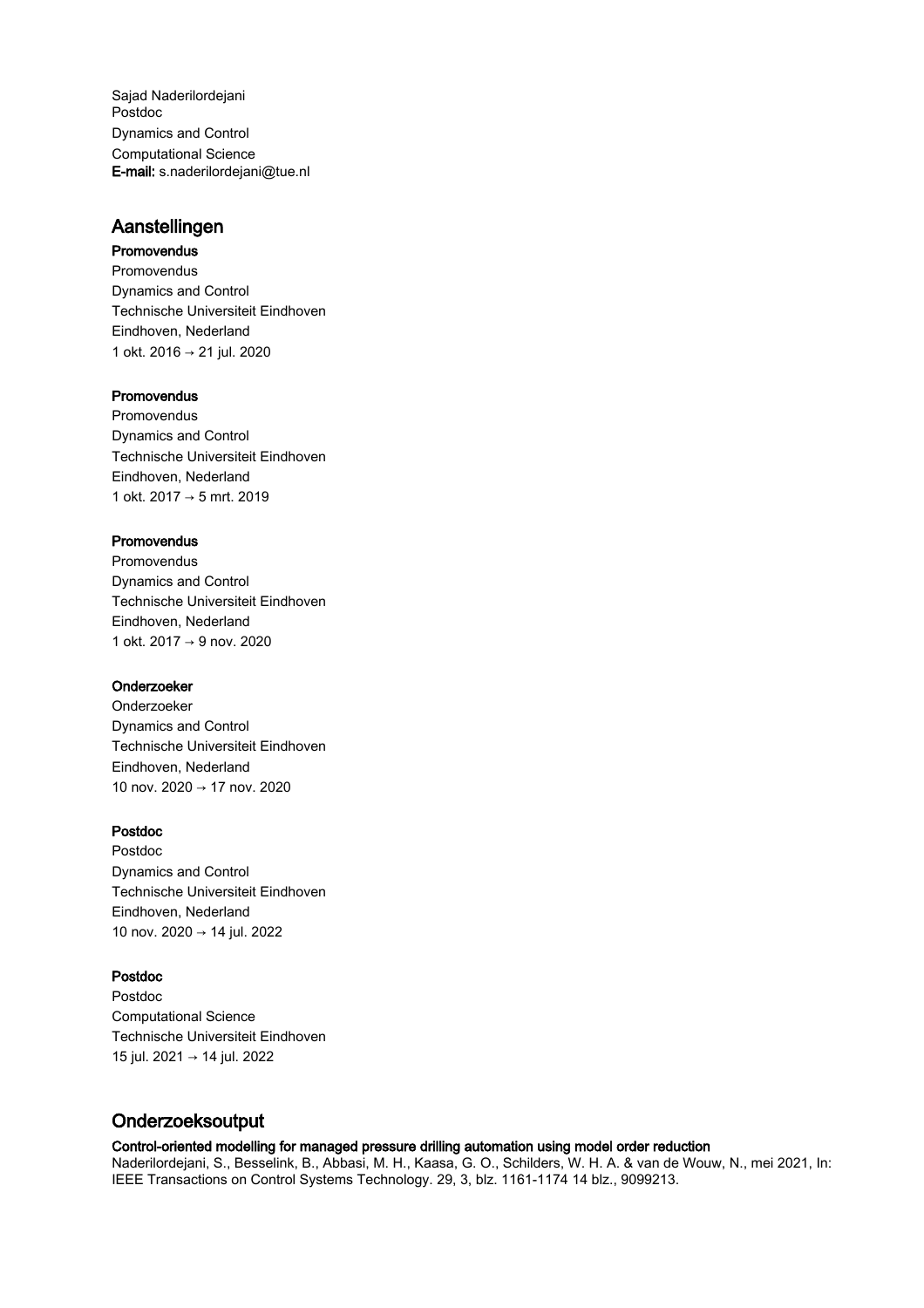#### An Approximate Well-Balanced Upgrade of Godunov-Type Schemes for the Isothermal Euler Equations and the Drift Flux Model with Laminar Friction and Gravitation

Abbasi, M. H., Naderilordejani, S., Berg, C., Iapichino, L., Schilders, W. H. A. & van de Wouw, N., apr. 2021, In: International Journal for Numerical Methods in Fluids. 93, 4, blz. 1110-1142 33 blz.

#### On Extended Model Order Reduction for Linear Time Delay Systems

Naderi Lordejani, S., Besselink, B., Chaillet, A. & van de Wouw, N., 2021, Model Reduction of Complex Dynamical Systems. Benner, P. (redactie). Cham: Birkhäuser Verlag, blz. 191-215 25 blz. (International Series of Numerical Mathematics (ISNM); vol. 171).

#### Reduced basis method for managed pressure drilling based on a model with local nonlinearities

Abbasi, M. H., Iapichino, L., Naderilordejani, S., Schilders, W. H. A. & van de Wouw, N., 15 dec. 2020, In: International Journal for Numerical Methods in Engineering. 121, 23, blz. 5178-5199 22 blz.

#### Modeling and numerical implementation of managed pressure drilling systems for the assessment of pressure control systems

Naderilordejani, S., Abbasi, M. H., Velmurugan, N., Berg, C., Stakvik, J. A., Besselink, B., Iapichino, L., Di Meglio, F., Schilders, W. H. A. & van de Wouw, N., dec. 2020, In: SPE Drilling & Completion . 35, 4, blz. 598-619 22 blz., SPE-201108-PA.

Model reduction for infinite-dimensional systems: with application to managed pressure drilling Naderilordejani, S., 20 nov. 2020, Eindhoven: Technische Universiteit Eindhoven. 225 blz.

### Model order reduction for linear time delay systems: a delay-dependent approach based on energy functionals

Naderi Lordejani, S., Besselink, B., Chaillet, A. & van de Wouw, N., feb. 2020, In: Automatica. 112, 10 blz., 108701.

#### Control-oriented model reduction for a class of hyperbolic systems with application to managed pressure drilling

Leenen, T. C. P. F., Naderilordejani, S. N., Besselink, B., Schilders, W. H. A. & van de Wouw, N., 2020, In: IFAC-PapersOnLine. 53, 2, blz. 7698-7703 6 blz.

#### An extended model order reduction technique for linear delay systems

Naderilordejani, S., Besselink, B. & van de Wouw, N., dec. 2019, 58th IEEE Conference on Decision and Control (CDC 2019). Institute of Electrical and Electronics Engineers, blz. 7782-7787 6 blz. 9029350. (Proceedings of the IEEE Conference on Decision and Control; vol. 2019-December).

#### A Godunov-type scheme for the drift flux model with variable cross section

Abbasi, M., Naderilordejani, S., Velmurugan, N., Berg, C., Iapichino, L., Schilders, W. & van de Wouw, N., 1 aug. 2019, In: Journal of Petroleum Science and Engineering. 179, blz. 796-813 18 blz.

#### Reduced basis method for hyperbolic systems with nonlinear boundary conditions

Abbasi, M. H., Iapichino, L., Naderilordejani, S., Schilders, W. H. A. & van de Wouw, N., jun. 2018, blz. 1-1. 1 blz.

#### Model order reduction for managed pressure drilling systems based on a model with local nonlinearities

Naderilordejani, S., Besselink, B., Abbasi, M. H., Kaasa, G. O., Schilders, W. H. A. & van de Wouw, N., 1 jan. 2018, In: IFAC-PapersOnLine. 51, 8, blz. 50-55 6 blz.

#### Control-oriented modeling and model order reduction for managed pressure drilling systems

Naderilordejani, S., Besselink, B., Abbasi, M. H., Kaasa, G. O., Schilders, W. H. A. & van de Wouw, N., 2018, 4th International Colloquium on Non-linear dynamics and control of deep drilling systems. Aarsnes, U. J. F., Detournay, E., van de Wouw, N. & Denoël, V. (redacties). San Francisco: IRIS, blz. 109-120

#### Nonlinear model order reduction for MPD Systems

Naderilordejani, S., Besselink, B., Schilders, W. H. A. & van de Wouw, N., 2018.